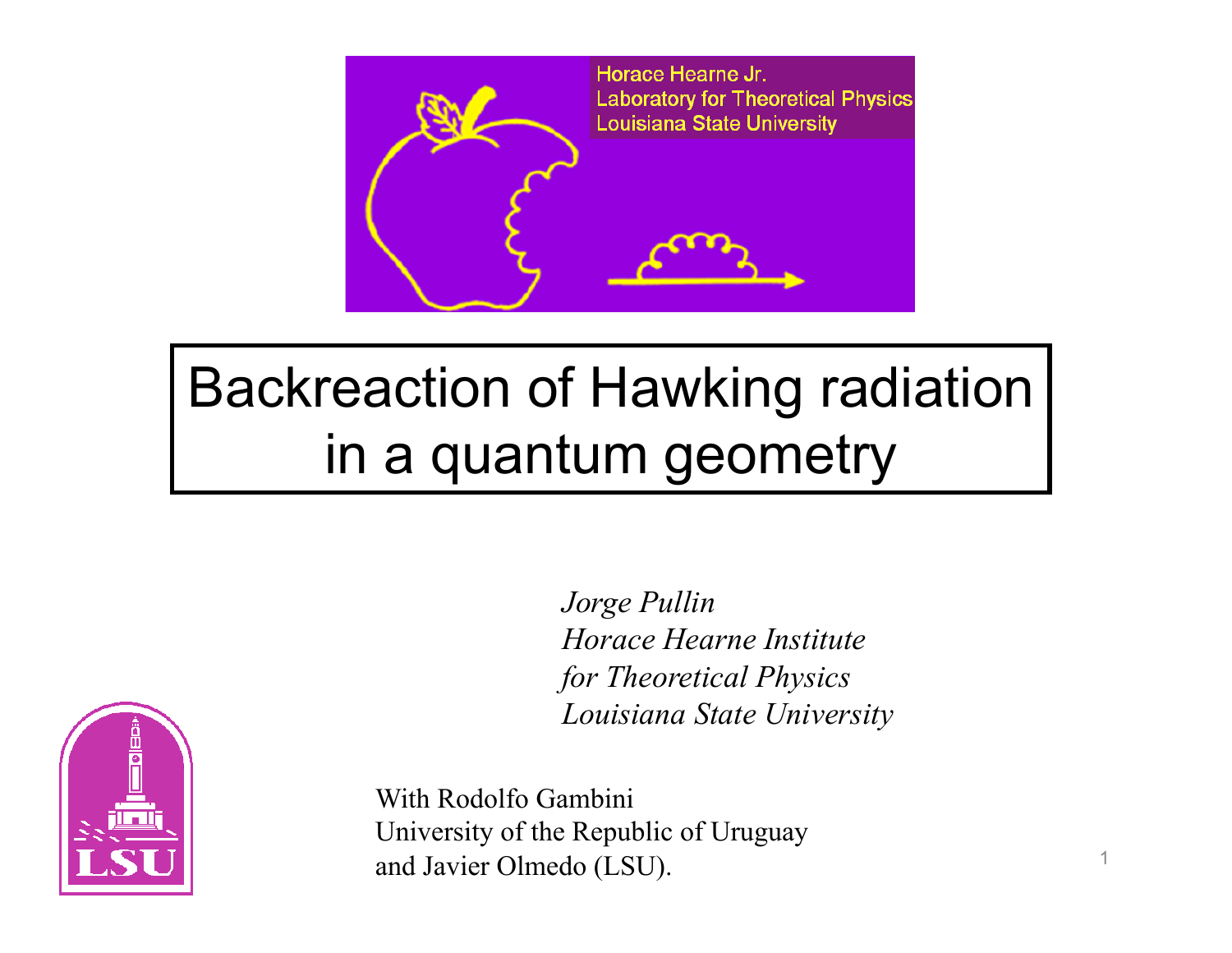#### **Plan:**

-In previous work we were able to quantize spherically symmetric vacuum gravity. The Hilbert space of states was found in closed form.

R. Gambini, JP, arXiv:1302.5265, R.Gambini, J. Olmedo, JP arXiv:1310.5996

-Later we considered a scalar field living on the quantum geometry and performed a Fock-like quantization for it. Hawking radiation with small corrections was found. R. Gambini, JP, arXiv:1312.3595

-Today we would like to study the back reaction of the field on the geometry, assuming the formeris weak. For this we will compute the second order corrections to the metric as Dirac observables living on the Hilbert space that is a cross product of that of vacuum spherical gravity with the Fock-like Hilbert space of the scalar field. We will evaluate their expectation value.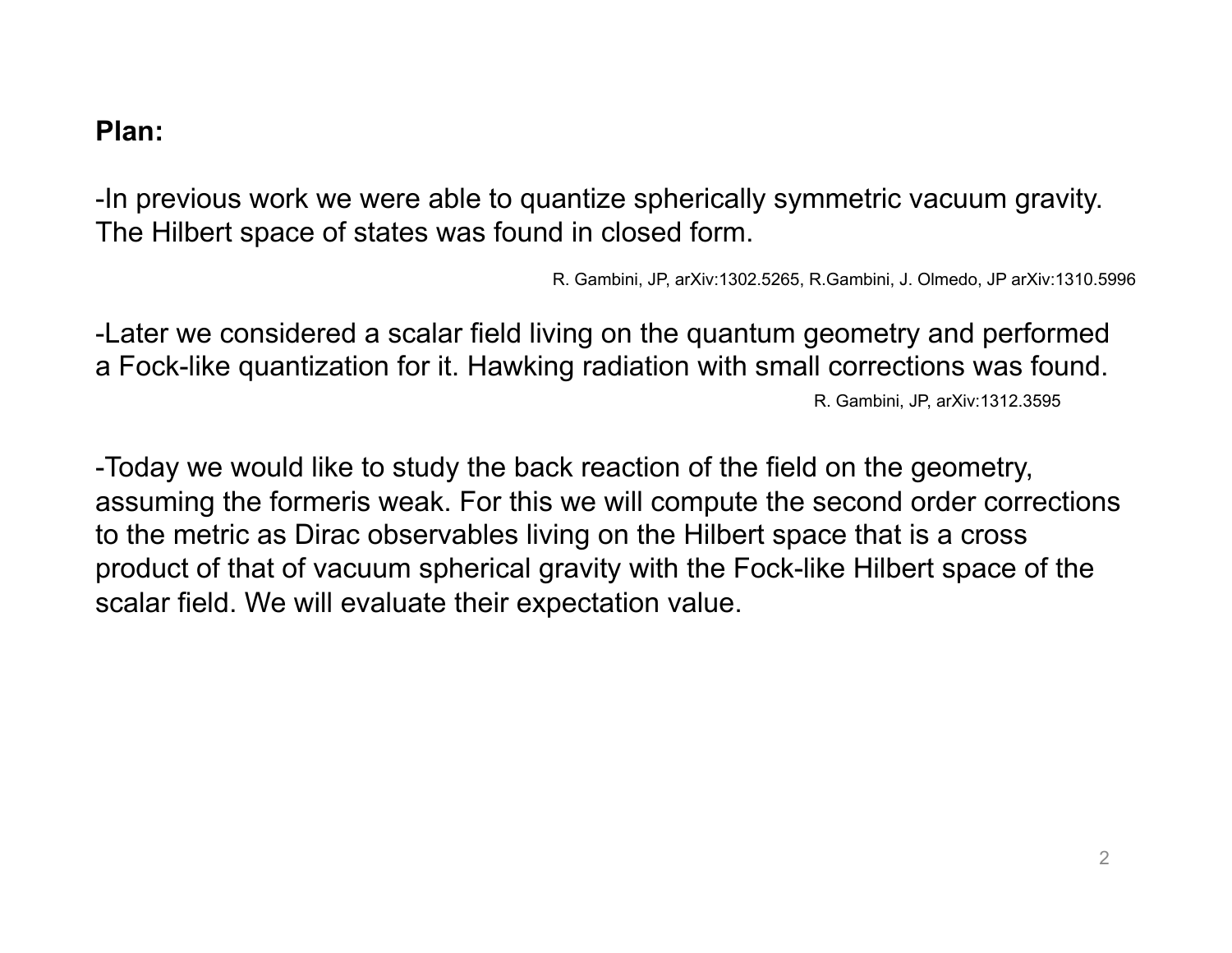### **Deriving the perturbative equations:**

We follow standard perturbative quantization techniques. We assume we have a one parameter family of fields and that the field equations,

$$
\frac{\delta S\left(\varphi^A\left(\epsilon\right)\right)}{\delta\varphi^A\left(\epsilon\right)}=0.
$$

can be expanded in power series,

$$
\left. \frac{\delta^2 S\left(\varphi^A\left(\epsilon\right)\right)}{\delta \varphi^A\left(\epsilon\right) \delta \varphi^B\left(\epsilon\right)} \varphi^B\left(\epsilon\right)' \right|_{\epsilon=0} = 0.
$$

$$
\left. \frac{\delta^3 S\left(\varphi^A\left(\epsilon\right)\right)}{\delta \varphi^A\left(\epsilon\right) \delta \varphi^B\left(\epsilon\right)} \varphi^B\left(\epsilon\right)' \varphi^C\left(\epsilon\right)' \right|_{\epsilon=0} + \left. \frac{\delta^2 S\left(\varphi^A\left(\epsilon\right)\right)}{\delta \varphi^A\left(\epsilon\right) \delta \varphi^B\left(\epsilon\right)} \varphi^B\left(\epsilon\right)'' \right|_{\epsilon=0} = 0.
$$

and so on.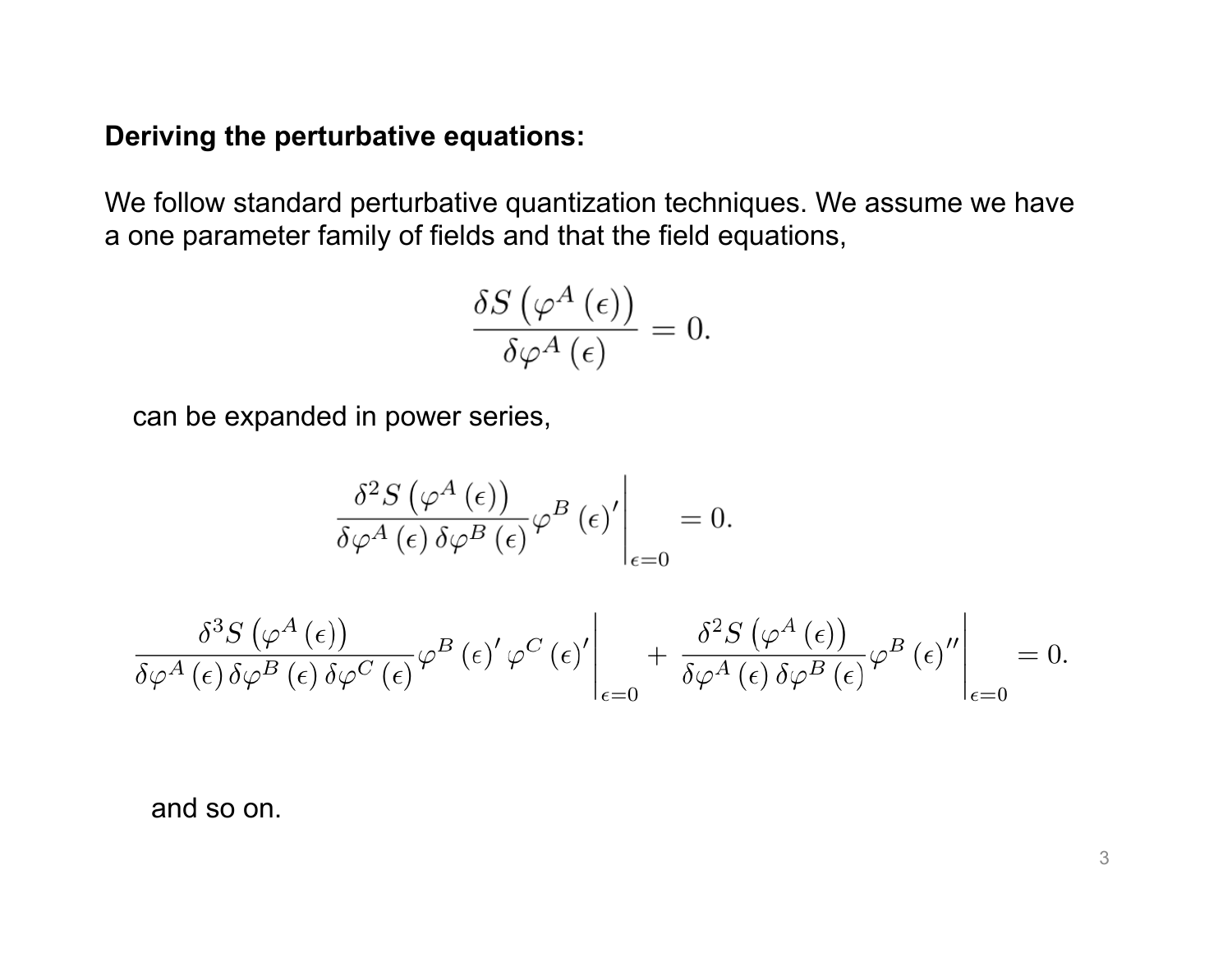#### **The action for the model:**

We start from spherically symmetric gravity coupled to a scalar field (see our previous papers), the total Hamiltonian is,

$$
H = \frac{N}{G} \left( -\frac{(1-\Lambda)E^{\varphi}}{2\sqrt{E^{x}}} - 2K_{\varphi}\sqrt{E^{x}}K_{x} - \frac{E^{\varphi}K_{\varphi}^{2}}{2\sqrt{E^{x}}} + \frac{((E^{x})')^{2}}{8\sqrt{E^{x}}E^{\varphi}} - \frac{\sqrt{E^{x}}\left(E^{x}\right)'\left(E^{\varphi}\right)'}{2\left(E^{\varphi}\right)^{2}} + \frac{\sqrt{E^{x}}\left(E^{x}\right)''}{2E^{\varphi}} + \frac{P_{\phi}^{2}}{4\sqrt{E^{x}}E^{\varphi}} + \frac{\left(E^{x}\right)^{3/2}\left(\phi'\right)^{2}}{E^{\varphi}} \right) + N^{r} \left( \frac{-K_{x}\left(E^{x}\right)' + E^{\varphi}K_{\varphi}'}{G} + P_{\phi}\phi' \right).
$$

Where:  
\n
$$
g_{xx} = \frac{(E^{\varphi})^2}{|E^x|}, \qquad g_{\theta\theta} = |E^x|,
$$
\n
$$
K_{xx} = -\text{sign}(E^x) \frac{(E^{\varphi})^2}{\sqrt{|E^x|}} \mathsf{K}_x \qquad K_{\theta\theta} = -\sqrt{|E^x|} \frac{A_{\varphi}}{2\gamma},
$$

Redefining the lapse and shift leads to a Hamiltonian constraint with an Abelian algebra with itself.

$$
N^{r} = N_{\text{old}}^{r} - \frac{2N_{\text{old}}K_{\varphi}\sqrt{E^{x}}}{(E^{x})'},
$$

$$
N = N_{\text{old}}\frac{(E^{x})'}{E^{\varphi}},
$$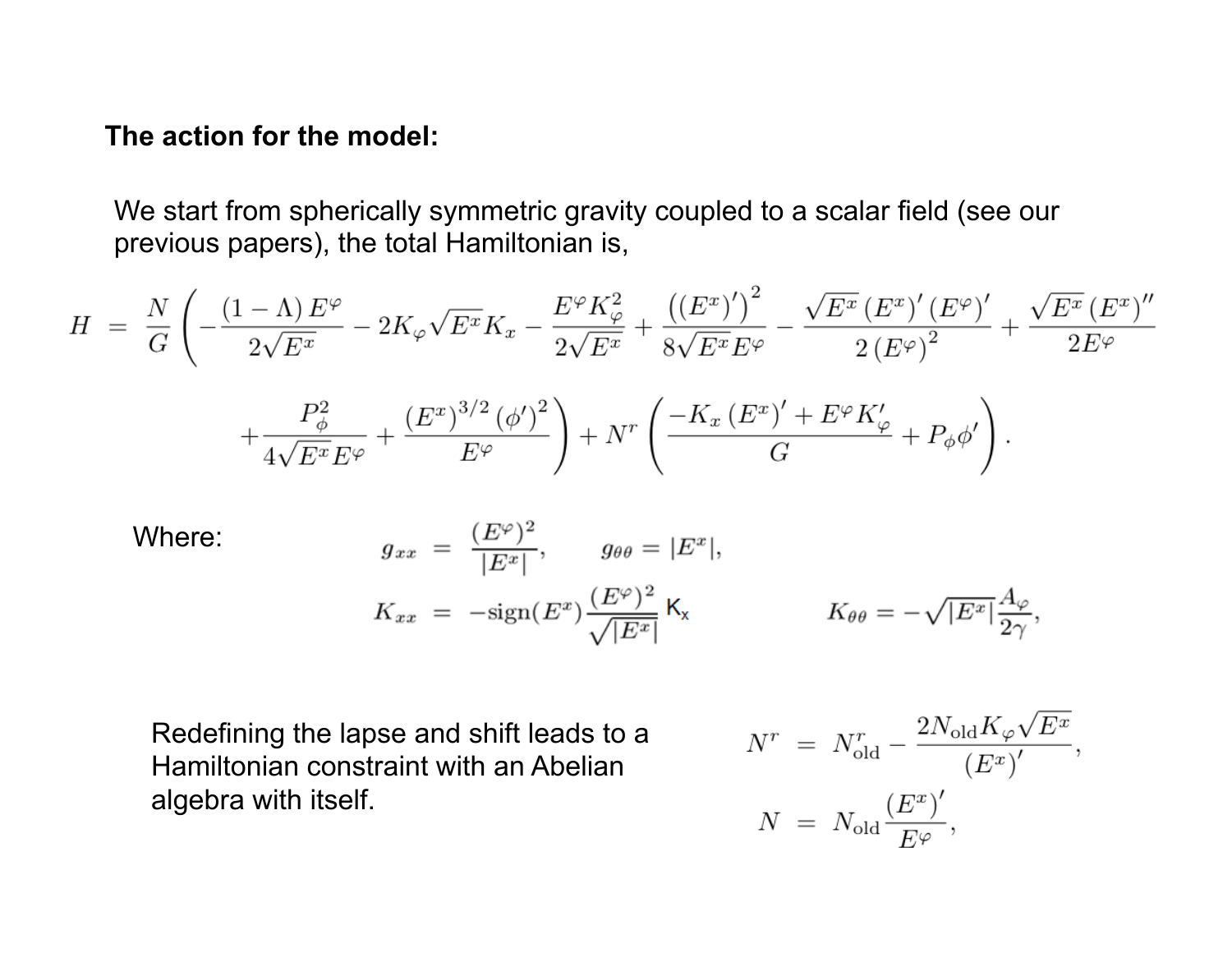The resulting action is:

$$
S = \int dx \left[ \frac{E^x(\epsilon) \dot{K}_x(\epsilon)}{G} + \frac{E^\varphi(\epsilon) \dot{K}_\varphi(\epsilon)}{G} + P_\phi(\epsilon) \dot{\phi}(\epsilon) \right]
$$
  

$$
- \frac{1}{G} (\partial_x N(\epsilon)) \left[ \frac{(\partial_x E^x(\epsilon))^2 \sqrt{E^x(\epsilon)}}{4 (E^\varphi(\epsilon))^2} - \sqrt{E^x(\epsilon)} - K_\varphi^2(\epsilon) \sqrt{E^x(\epsilon)} + \sqrt{E^x(\epsilon)} \Lambda + 2GM \right]
$$
  

$$
- N(\epsilon) \left[ \frac{P_\phi^2(\epsilon) \partial_x E^x(\epsilon)}{4 (E^\varphi(\epsilon))^2 \sqrt{E^x(\epsilon)}} + \frac{(\partial_x E^x(\epsilon)) (E^x(\epsilon))^3}{(E^\varphi(\epsilon))^2} \left( \frac{\partial_x \phi(\epsilon)}{G} \right)^2 - \frac{2K_\varphi(\epsilon) \sqrt{E^x(\epsilon)} P_\phi(\epsilon) (\partial_x \phi(\epsilon))}{(E^\varphi(\epsilon))^2} \right]
$$
  

$$
+ N^r(\epsilon) \left[ P_\phi(\epsilon) \partial_x \phi(\epsilon) + \frac{E^\varphi(\epsilon) \partial_x K_\varphi(\epsilon) - K_x(\epsilon) \partial_x E^x(\epsilon)}{G} \right]
$$

We have added a 2D cosmological constant. We will need it when we renormalize the contribution for the scalar field. Since we will concentrate on the s-mode of the scalar field, its vacuum contribution does not generate a 4D cosmological constant term proportional to the spatial volume, but a 2D one.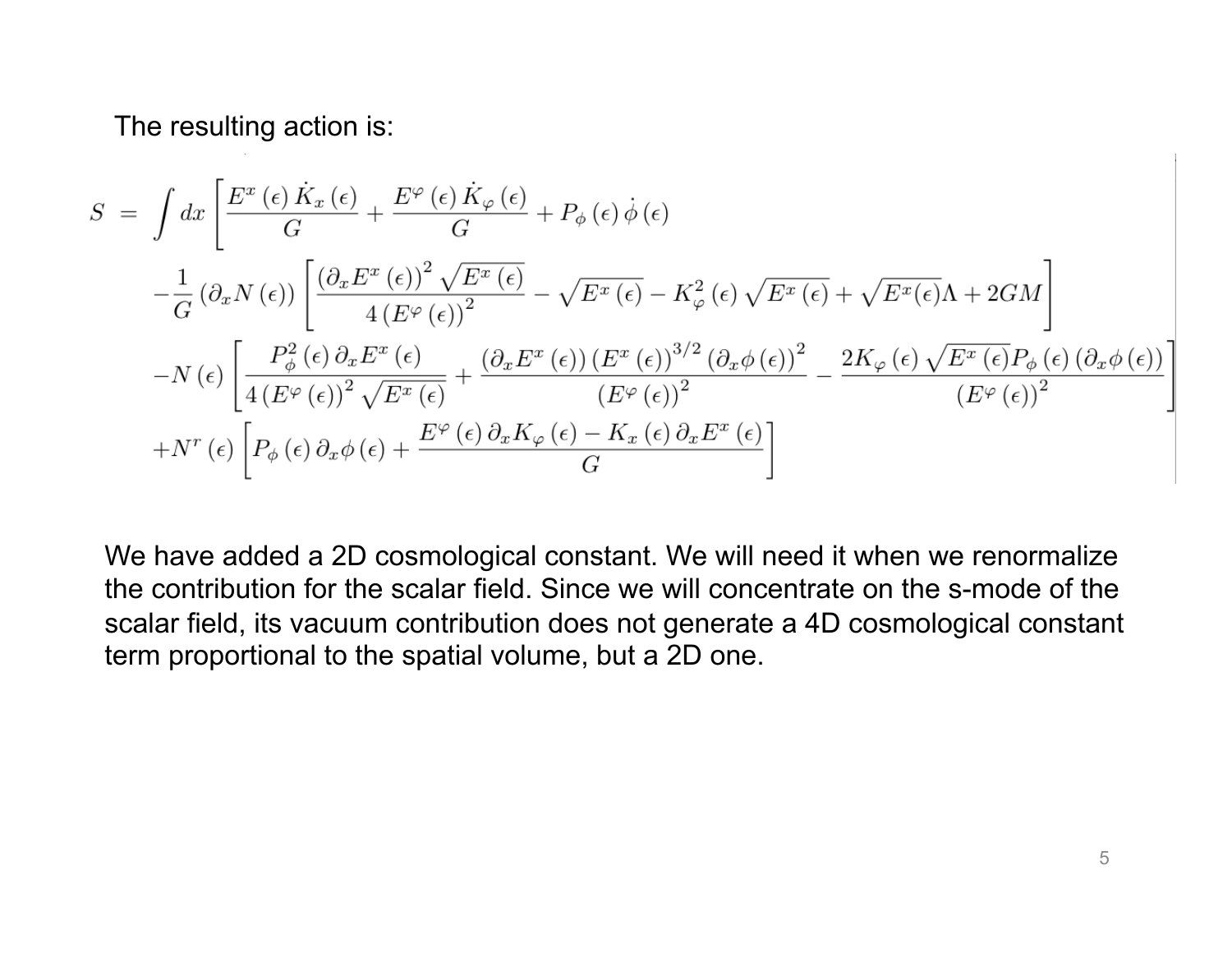We will choose a gauge where  $E^x$  is a function of x only and where  $K_{\varphi}$  vanishes (manifestly static gauge). We will also assume  $\phi = \varepsilon \phi_{(1)}$ , the scalar field is "weak" (it does not influence the metric at order zero nor one since the stress tensor is quadratic).

We also assume the initial data for the metric is zero at first order. Since the first order equation does not couple to the matter field, that means the first order perturbations of the metric vanish.

With the gauge fixing chosen the shift vanishes at all orders.

#### **Zeroth order equations:**

They imply that the zeroth order component of the lapse is a constant, we take it to be one. They also imply that  $E^{\varphi}$  is

And we recognize in it the Schwarzschild solution (with a cosmological constant from 2D)

$$
E_{(0)}^{\varphi} = \frac{\partial_x E_0^x}{2\sqrt{1 + \left(K_{\varphi}^{(0)}\right)^2 - \frac{2GM}{\sqrt{E_0^x}} - \Lambda}}.
$$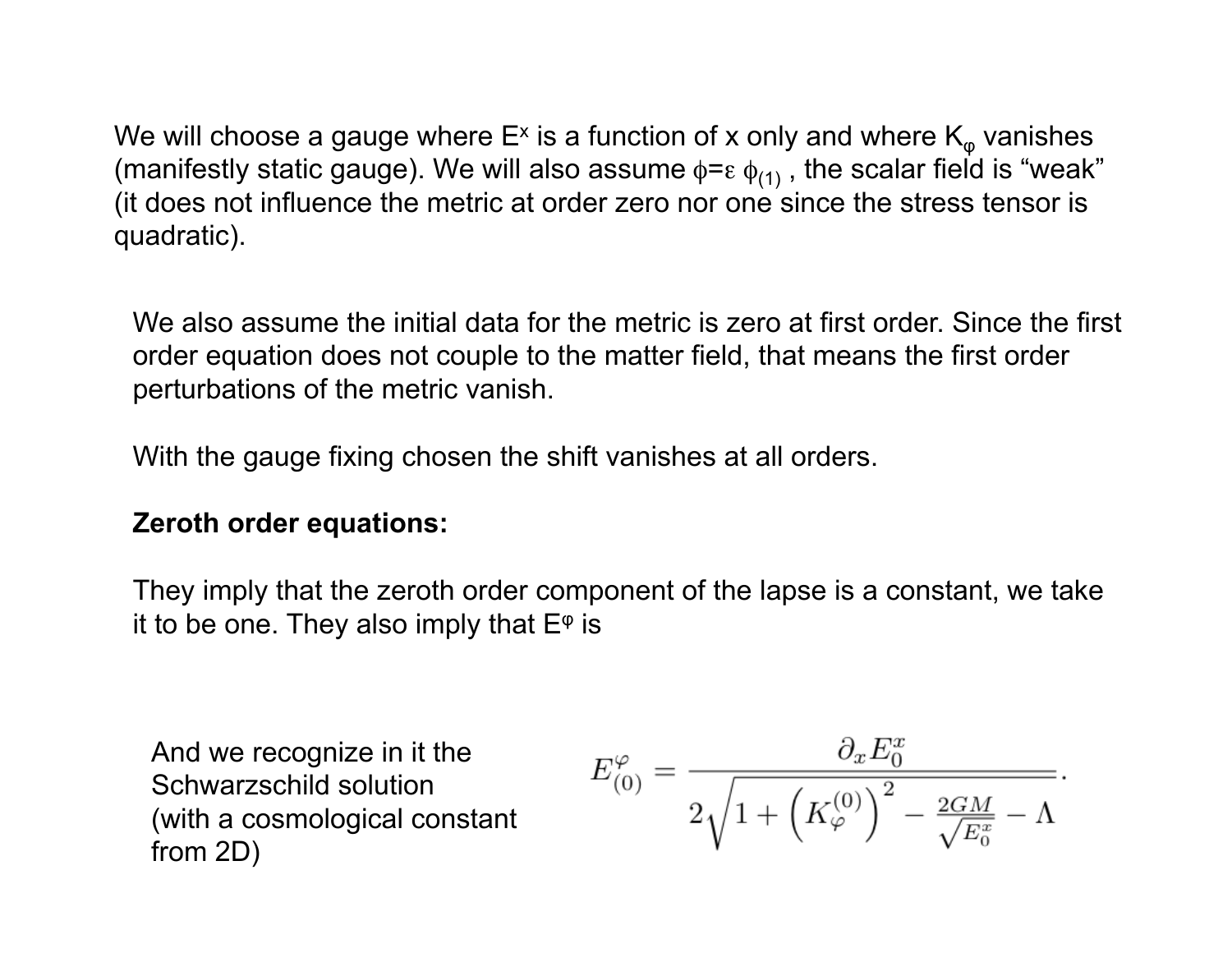#### **First order equations:**

As mentioned, the first order equations for the field, if one gives vanishing initial data just give zero contributions for the gravitational perturbations. For the fields the first order equations are,

$$
\dot{\phi}_{(1)} - \frac{\partial_x (E_0^x) P_{\phi}^{(1)}}{4 \left( E_{(0)}^{\varphi} \right)^2 \sqrt{E_0^x}} + \frac{K_{\varphi}^{(0)} \sqrt{E_0^x} \partial_x \phi_{(1)}}{E_{(0)}^{\varphi}} = 0
$$

$$
\dot{P}_{\phi}^{(1)} + \partial_x \left[ \frac{\left(\partial_x E_0^x\right) \left(E_0^x\right)^{3/2} \partial_x \phi_{(1)}}{\left(E_{(0)}^{\varphi}\right)^2} - \frac{K_{\varphi}^{(0)} \sqrt{E_0^x} P_{\phi}^{(1)}}{E_{(0)}^{\varphi}} \right] = 0.
$$

Which can be combined into the usual Zerilli-like second order (in the spatial and time derivatives) equation for the scalar field. This equation will provide the modes that are used to Fock quantize the field.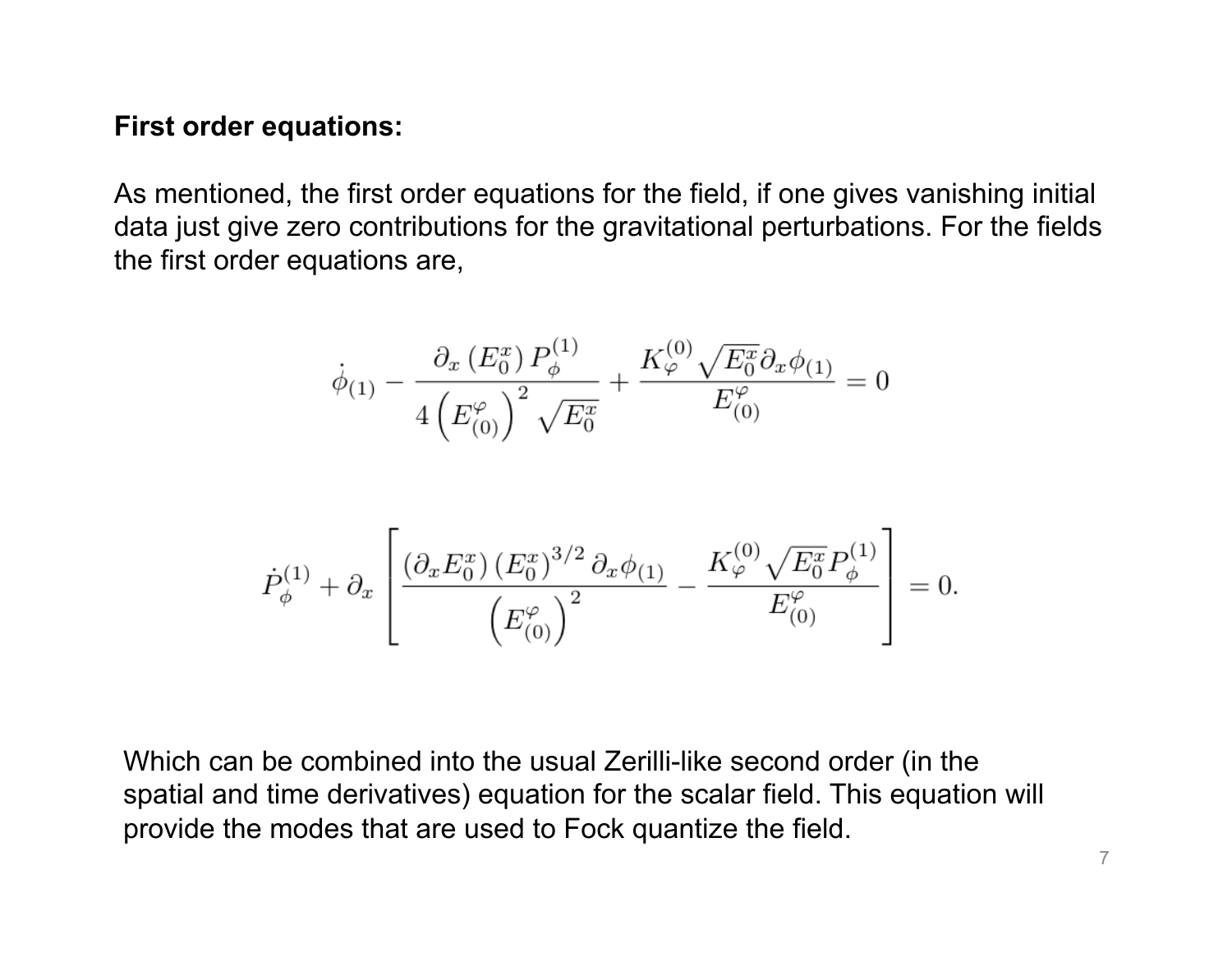#### **Second order equations:**

The equations for the scalar field and its momentum take the same form as the first order ones.

The second order shift is set to zero by our gauge choice.

The are two non-trivial equations at second order, one determines  $E^{\phi}_{(2)}$  as a quadrature of the field variables.

$$
E_{(2)}^{\varphi} = -\frac{4\left(E_{(0)}^{\varphi}\right)^3 K_{\varphi}^{(0)} K_{\varphi}^{(2)}}{\left((E_0^x)'\right)^2} + \frac{2\left(E_{(0)}^{\varphi}\right)^3 \Lambda}{\left((E_0^x)'\right)^2} + \frac{G\left(E_{(0)}^{\varphi}\right)^3}{\left((E_0^x)'\right)^2 \sqrt{E_0^x}} \int_x^{\infty} \left[\frac{-4\left(E_0^x\right)' \left(E_0^x\right)^2 \left(\phi'\right)^2 + 8K_{\varphi}^{(0)} E_0^x P_{\phi}^{(1)} \left(\phi_{(1)}\right)' E_{(0)}^{\varphi} - \left(E_0^x\right)' \left(P_{\phi}^{(1)}\right)^2}{\left(E_{(0)}^{\varphi}\right)^2 \sqrt{E_0^x}} \right]
$$

It should be emphasized that every quantity appearing in the quadrature are either well defined operators on the Fock space of the field or can be written as parameterized Dirac observables on the Hilbert space of zeroth order vacuum gravity. So we can straighforwardly "put a hat" on it.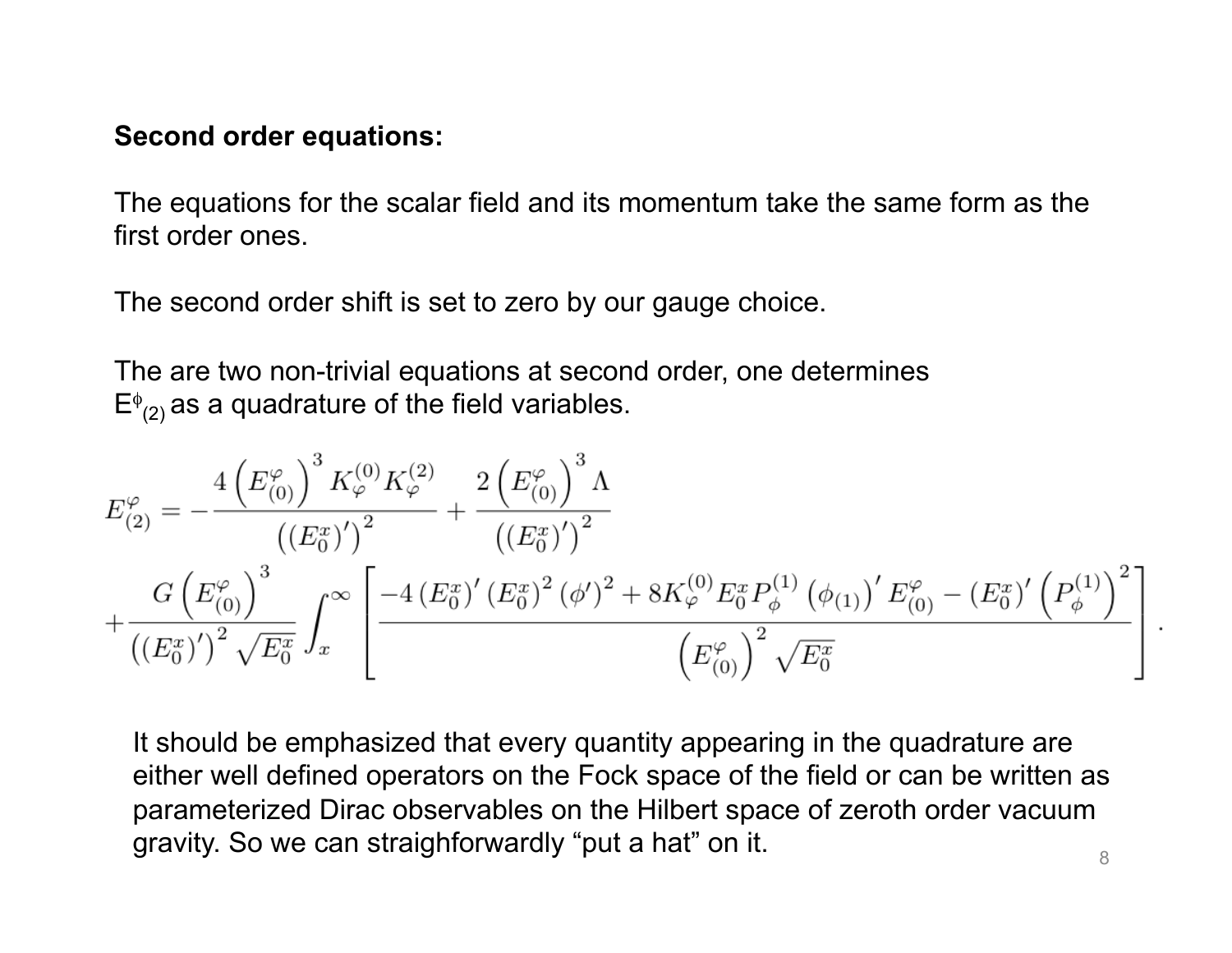The other equation determines the correction to the lapse, again as a quadrature and with all the quantities in the integrand either c-numbers of well defined parameterized Dirac observables on the physical Hilbert space of vacuum gravity, or on the Fock space of the scalar field,

$$
N_{(2)} = \int_{x}^{\infty} dx \left( \frac{2 \dot{K}_{\varphi}^{(2)} \left( E_{(0)}^{\varphi} \right)^{3}}{\left( \left( E_{0}^{x} \right)^{\prime} \right)^{2} \sqrt{E_{0}^{x}}} + \frac{\left( P_{\phi}^{(1)} \right)^{2} G}{\left( E_{0}^{x} \right)^{\prime} E_{0}^{x}} + \frac{4 E_{0}^{x} \left( \partial_{x} \phi_{(1)} \right)^{2} G}{\left( E_{0}^{x} \right)^{\prime}} - \frac{4 K_{\varphi}^{(0)} P_{\phi}^{(1)} \phi_{(1)}^{\prime} E_{(0)}^{\varphi} G}{\left( \left( E_{0}^{x} \right)^{\prime} \right)^{2}} \right)
$$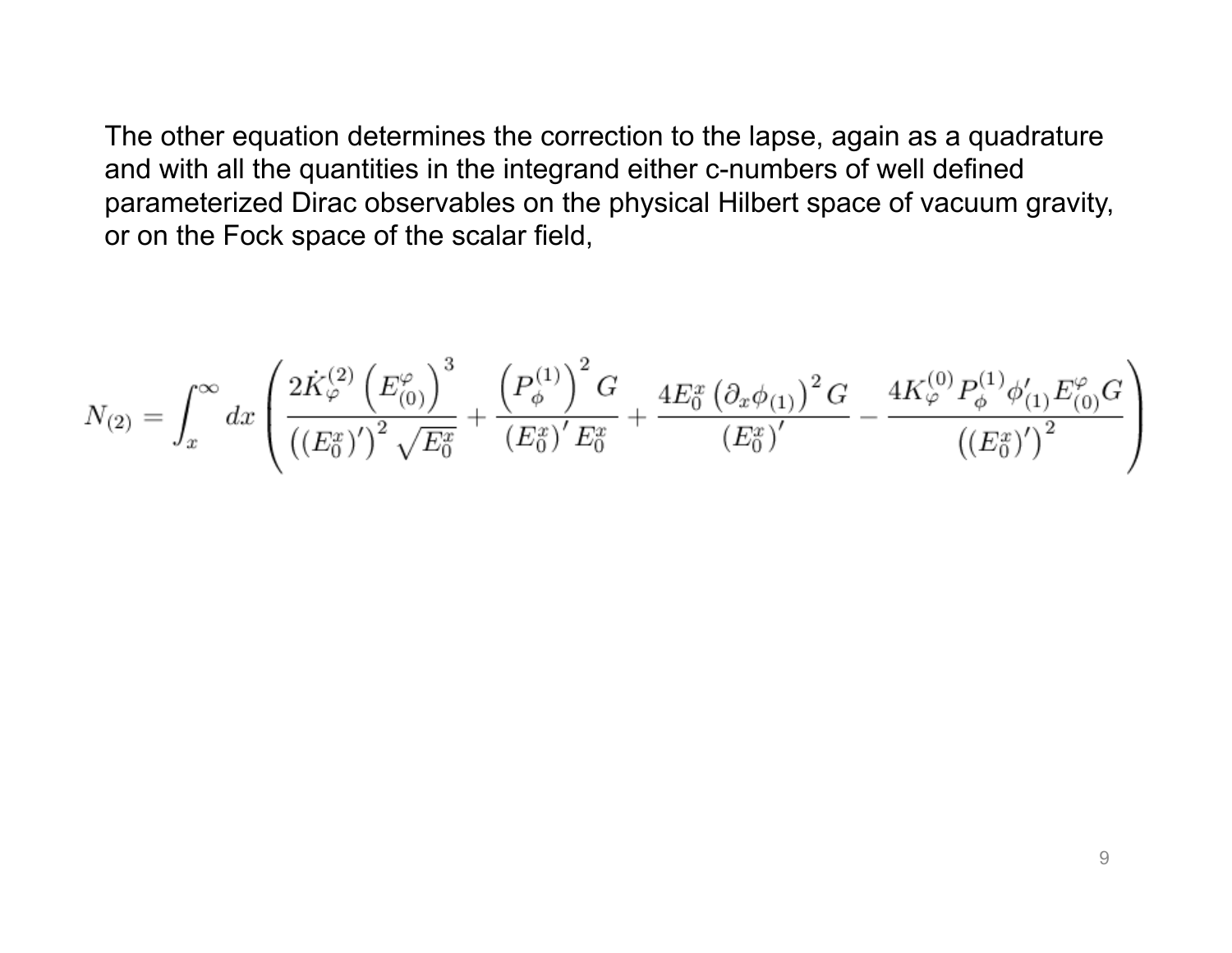Let us give a bit more details on the last point. For the scalar field we need to choose a vacuum. We will use the Unruh vacuum (though there is no obstruction to use other vacua). This will represent the Hawking radiation. So the complete state is,

$$
|\psi\rangle=|\tilde{g},\vec{k},M\rangle\otimes|\phi\rangle_{\rm Unruh}.
$$

For the quantization of the scalar field we must make explicit its equation, written in terms of second order derivatives,

$$
\omega^2 R_\omega(r_*) + \frac{\partial^2 R_\omega(r_*)}{\partial r_*^2} - \frac{r_S}{r(r_*)^3} \left(1 - \frac{r_S}{r(r_*)}\right) R_\omega(r_*) = 0,
$$

Where we assumed harmonic time dependence ( $\omega$  is the frequency),  $r_{*}$  is the tortoise coordinate and  $r_s = 2GM$ .

We can now use standard WKB techniques used in QFT in CST.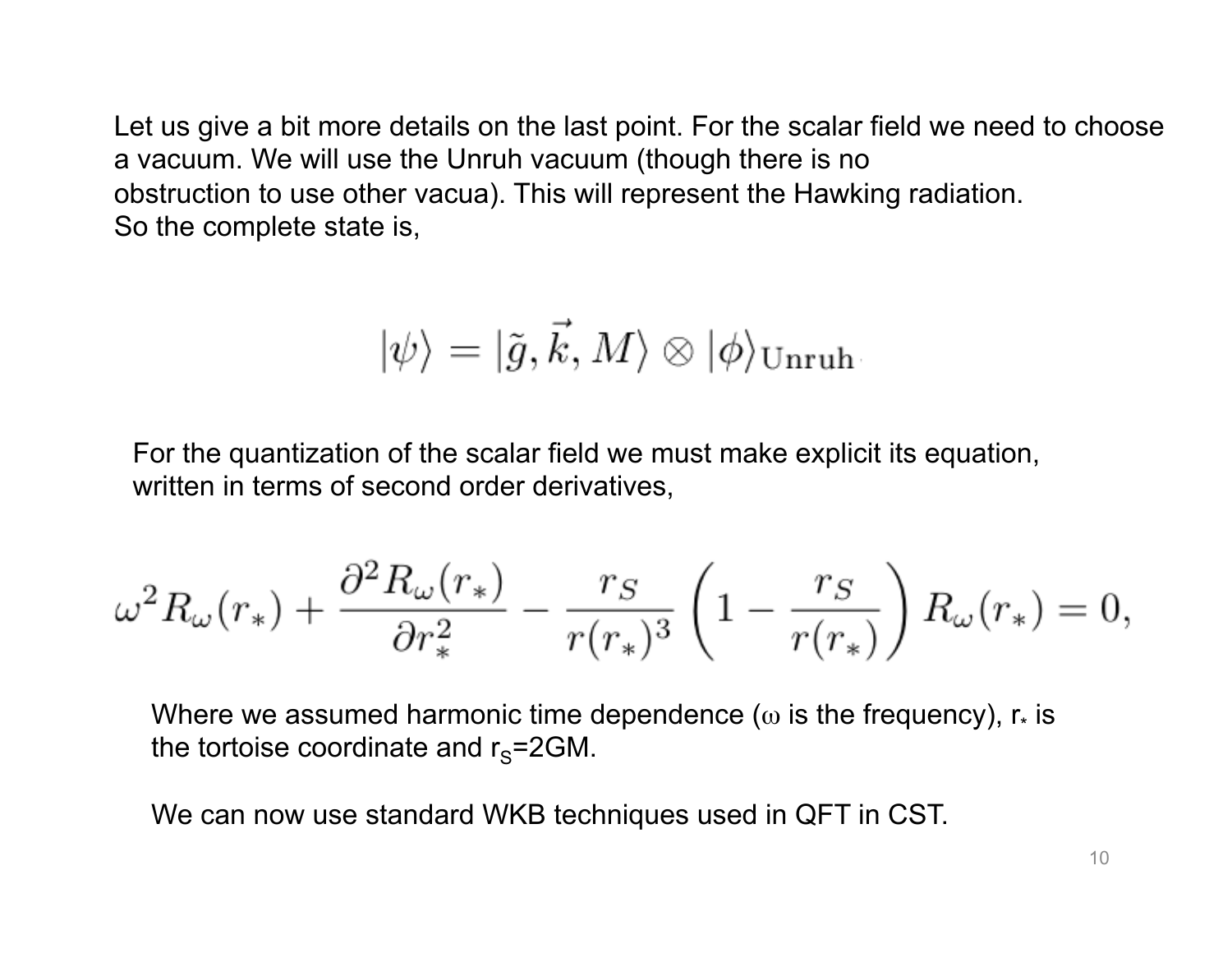The only difference is that, since we are in a quantum space-time one has the dispersion relations typical on a lattice,

$$
k_n = 2\pi n / ((V - i_H)\Delta) \qquad \omega_n = \sqrt{\frac{2 - 2\cos((k_n \Delta))}{\Delta^2}}.
$$

With V the number of vertices in the spin network,  $\Delta$  the separation of the vertices, *i*<sub>H</sub> the position of the last point before the horizon on the spin net. This also implies the existence of a maximum cutoff frequency 2/Δ.

To compute the term in the quadrature (essentially the stress energy tensor) we use the standard technique of computing the Green's function, (e.g. Candelas PRD 1980),

$$
G_U\left(t, r_*, t', r_*'\right) = i \int_{-2/\Delta}^{2/\Delta} \frac{d\omega}{4\pi\omega} \frac{\exp\left(-i\omega\left(t - t'\right)\right)}{r\left(r_*\right)r\left(r_*'\right)} \left[ \frac{\overrightarrow{R}_\omega\left(r_*\right)\overrightarrow{R}_\omega^*\left(r_*'\right)}{1 - \exp\left(-4\pi r_S\omega\right)} + \Theta\left(\omega\right)\overleftarrow{R}_\omega\left(r_*\right)\overleftarrow{R}_\omega^*\left(r_*'\right) \right] \right]
$$

Everything is now explicit, so the integral can be computed.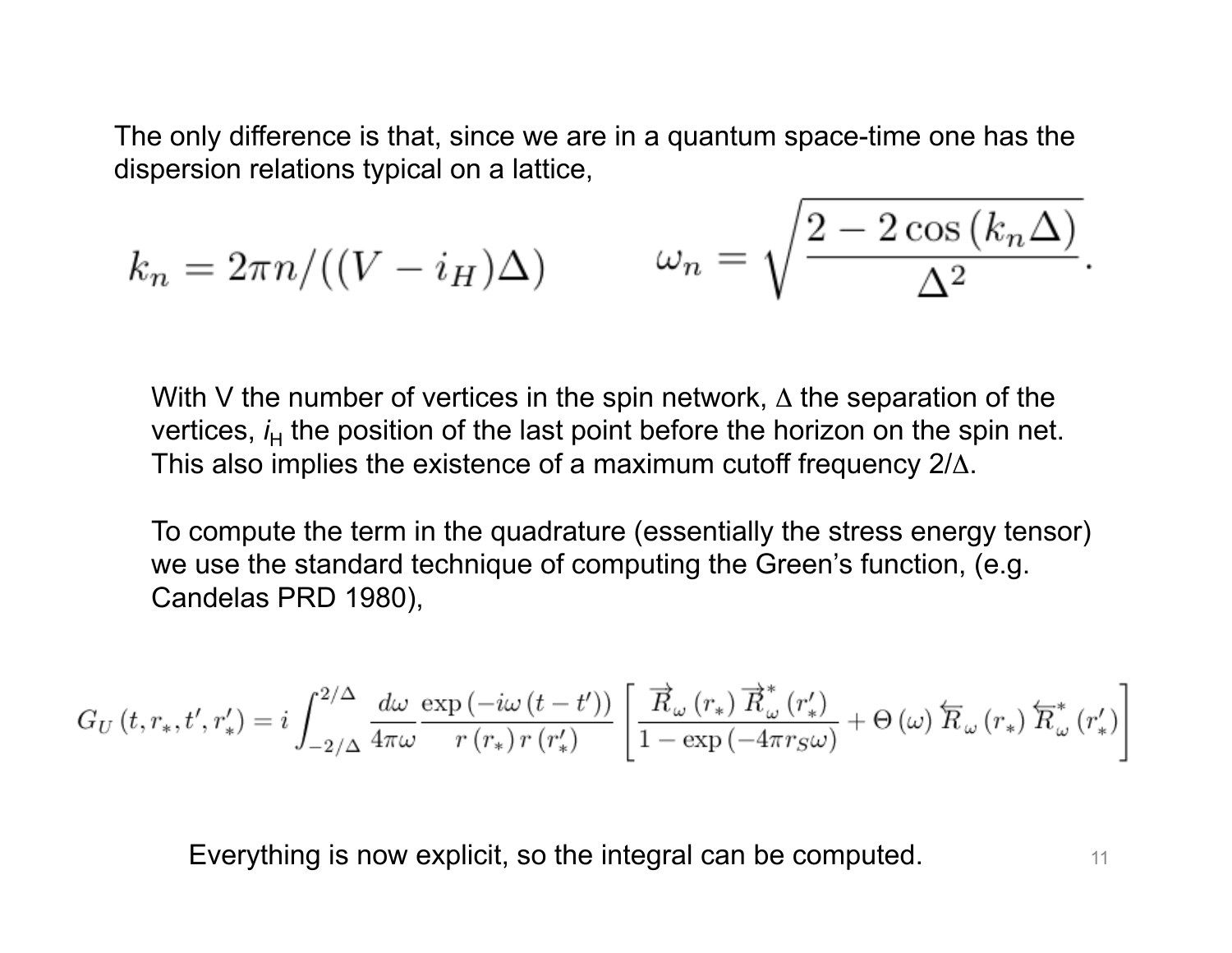We can evaluate the integrals for large values of  $\omega$ . This is enough because we will focus on the terms that would be divergent in the continuum in this first approach The explicit form is:

$$
G_B(t, r_*, t', r'_*)^{\Delta} = \frac{\left(-2i\pi^2 \ln(2) + 7i\zeta(3)\right) (r_* - r'_*)^2 - 4i (t - t')^2 + 8\Delta (t - t')}{32r (r_*) r (r'_*) \pi \Delta^2}
$$

The stress energy tensor that appears in the quadrature is

$$
T_{00} = \frac{r^2}{2} \left[ \left( \frac{\partial \phi_{(1)}}{\partial t} \right)^2 + \left( \frac{\partial \phi_{(1)}}{\partial r_*} \right)^2 \right].
$$

And can be computed taking derivatives of  $G_B$  and taking the limit t->t' r<sub>\*</sub>->r<sub>\*</sub>'

$$
\langle T_{00} \rangle = \frac{1}{16\Delta^2 \pi} + \frac{2\pi^2 \ln(2) - 7\zeta(3)}{64\Delta^2 \pi},
$$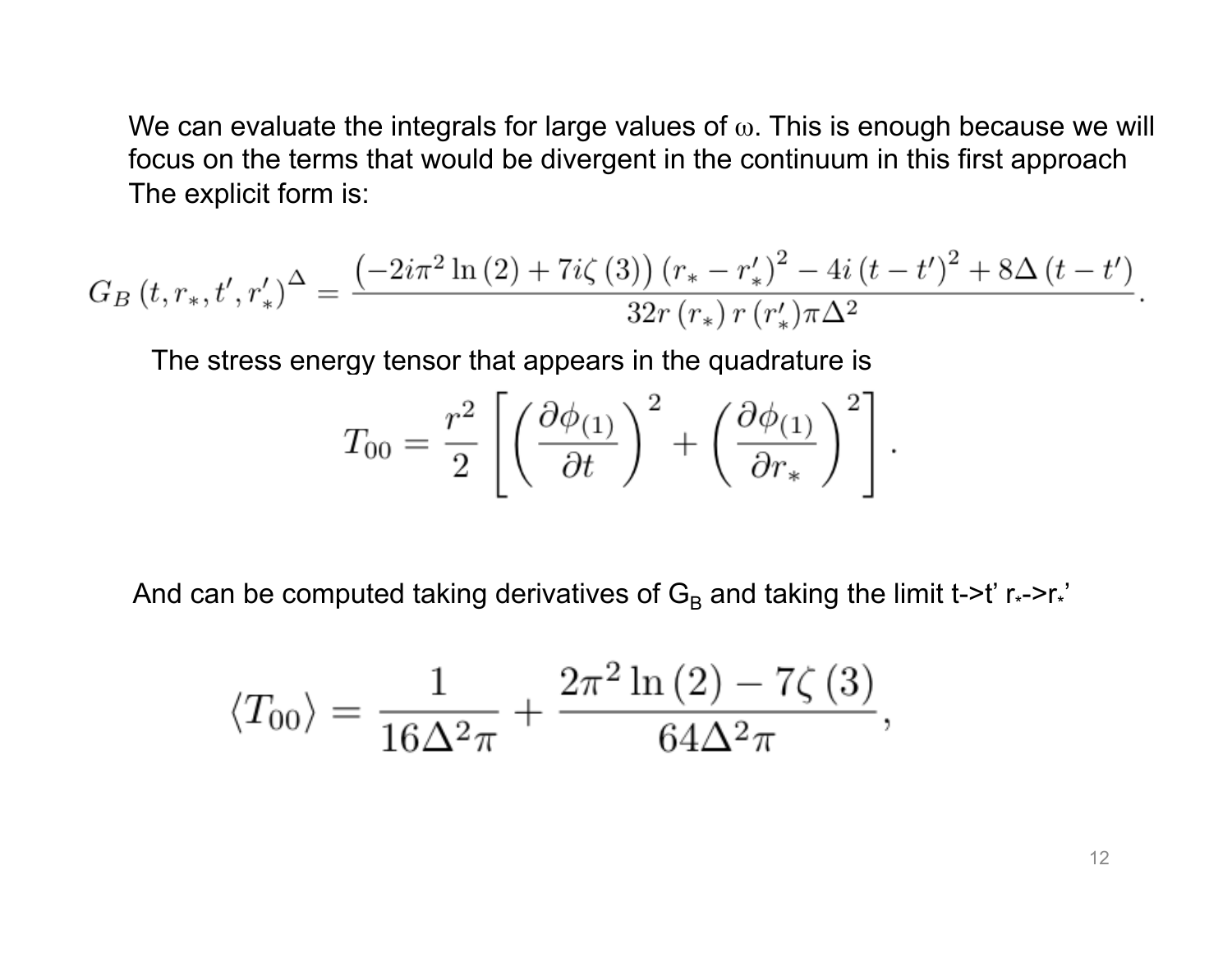With the stress energy tensor under control we can go back to the second order equations of slides 8 and 9 and study them, first let us look at the equation for  $E^{\phi}{}_{(2)}$ ,

$$
\left\langle 4r_s^4\left(\phi_{(1)}'\right)^2+\left(P_\phi^{(1)}\right)^2\right\rangle-\frac{\partial}{\partial r}\left(\frac{r\Lambda_B}{4G_B}-\frac{r^3E^\varphi_{(2)}}{\left(r^2-r_Sr\right)^{3/2}G_B}\right)\left(r-r_S\right)r=0,
$$

We have introduced subscripts "B" to emphasize the bare nature of Newton's constant and the cosmological constant. Notice that we have distinguished between the Newton constant that plays the role of "coupling constant" from  $r<sub>s</sub>$  (which also includes Newton's constant) but that in the perturbative treatment really is a classical parameter of the zeroth order Hamiltonian. Normally such constants are not renormalized.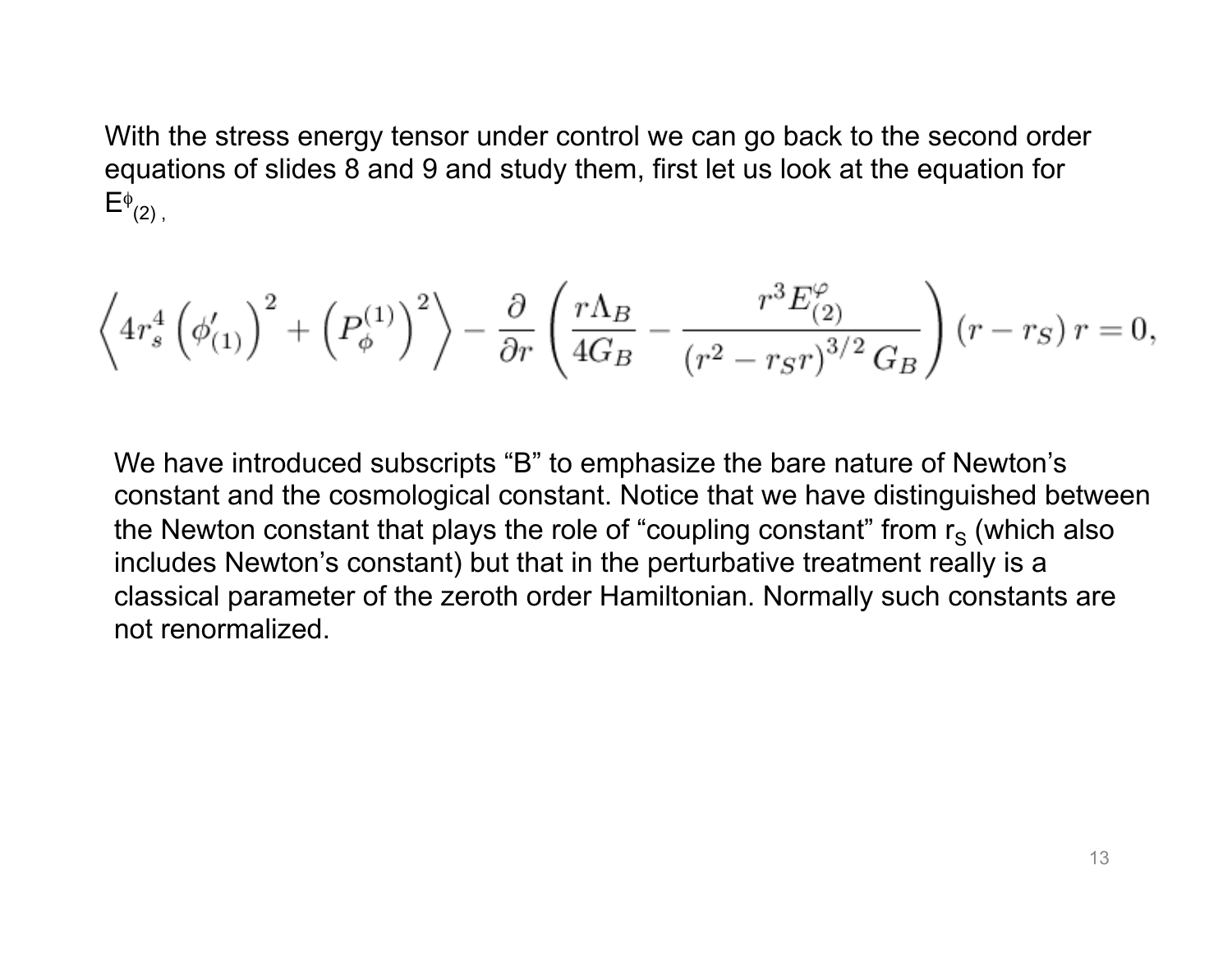Substituting the expectation value we have,

$$
\frac{\partial}{\partial r}\left(\frac{E_{(2)}^{\varphi}}{2\left(1-\frac{r_S}{r}\right)^{3/2}G_B}\right)+\frac{1}{8\Delta^2\pi\left(1-\frac{r_S}{r}\right)}+\frac{2\pi^2\ln\left(2\right)-7\zeta\left(3\right)}{32\Delta^2\pi\left(1-\frac{r_S}{r}\right)}-\frac{\Lambda_B}{4G_B}
$$

 $\Delta_0^2 = \Delta^2 (1 - r_S/r)$  Is the geodesic distance squared.

We would like to absorb this quantity in the coupling constants. This forces us to choose a spin network state with a uniform spacing in terms of the geodesic distance.

Choosing, 
$$
\frac{\Lambda_B}{4G_B} = \frac{1}{8\Delta_0^2 \pi} + \frac{2\pi^2 \ln(2) - 7\zeta(3)}{32\Delta_0^2 \pi},
$$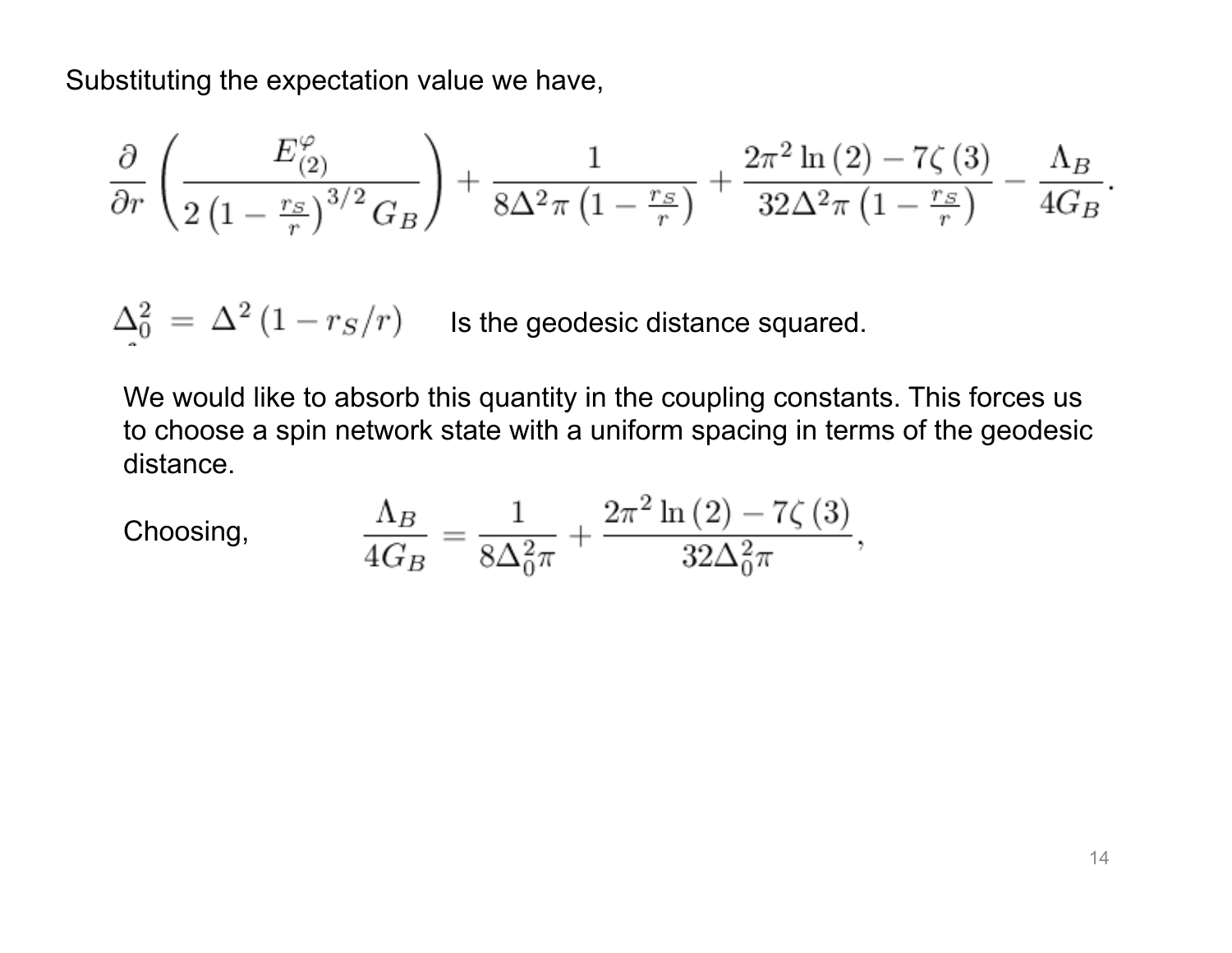Keeping this in mind, let us look at the other equation, the one for the lapse  $N_{(2)}$ .

$$
r\frac{\partial N_{(2)}}{\partial r}+\frac{8r^2\left<\dot{\phi}^2_{(1)}+\left(\phi_{(1)}'\right)^2\right>G_B}{1-\frac{r_s}{r}}=0.
$$

With the previous choices we get,

$$
r\frac{\partial N_{(2)}}{\partial r} + \frac{G_B\left(4 + 2\pi^2 \ln\left(2\right) - 7\zeta\left(3\right)\right)}{32\Delta^2 \pi \left(1 - \frac{r_S}{r}\right)} = 0.
$$

This leads to a logarithmic divergence. This is reasonable, since we are dealing with an eternal black hole, there is an infinite amount of Hawking radiation between the horizon and infinity, so one would not expect the metric to be asymptotically flat.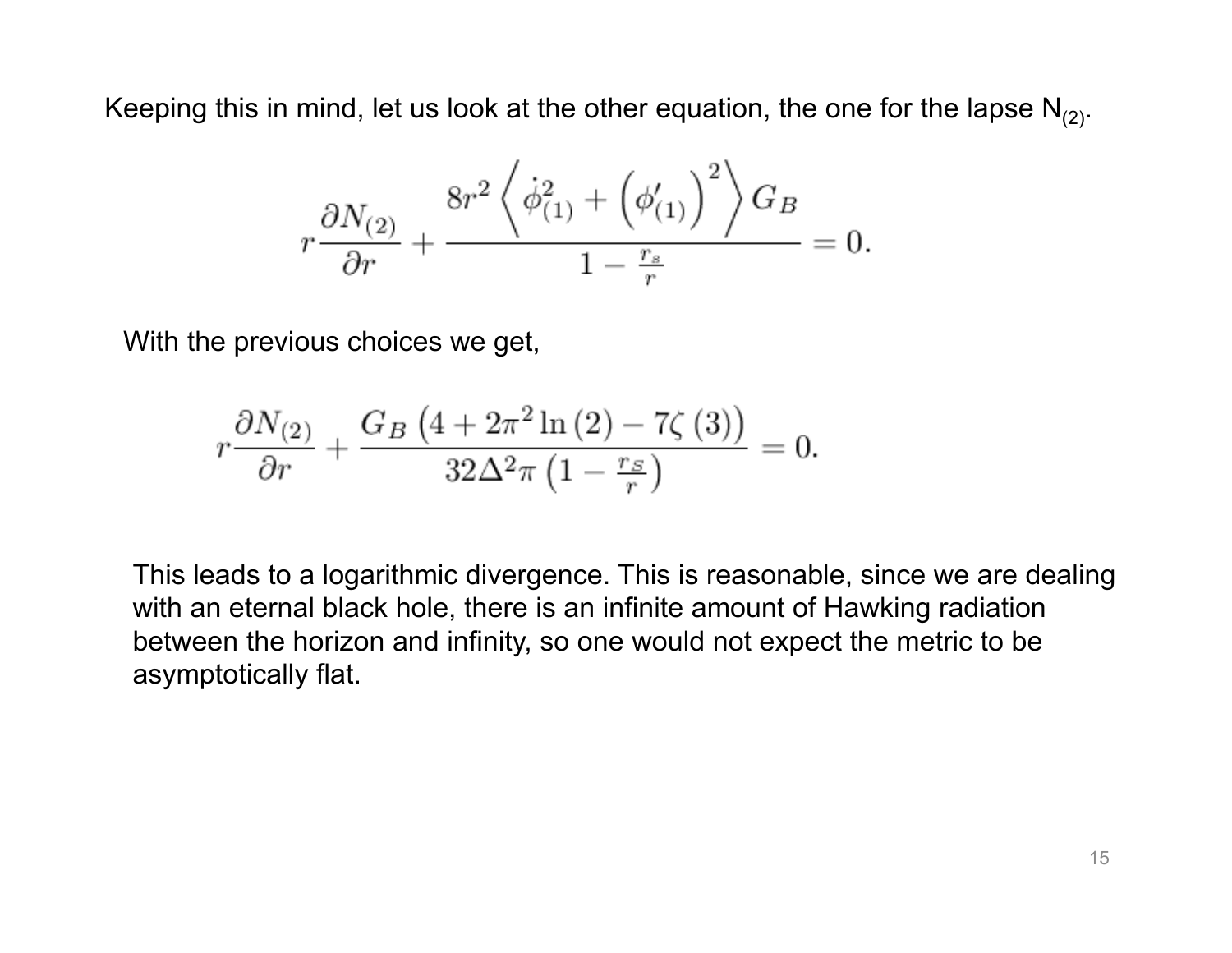This equation would lead us to renormalize Newton's constant as

$$
G_R = G_B r_S^2 / \Delta_0^2.
$$

And through a rescaling of the lapse one would end up with the renormalized Newton's constant in front of the lower order terms, as expected.

At this point, the limitations of the model get in the way. Because we have an eternal black hole with Hawking radiation ranging from the horizon to infinity, the radiation contributes a non-trivial amount to the ADM mass, therefore it cannot be treated as a perturbation.

The good news is we now have in place all the tools to treat a more realistic situation, like for instance where we consider as background the collapse of a shell. There the radiation can be treated as a perturbation. We expect to make progress on this model in the next few months.